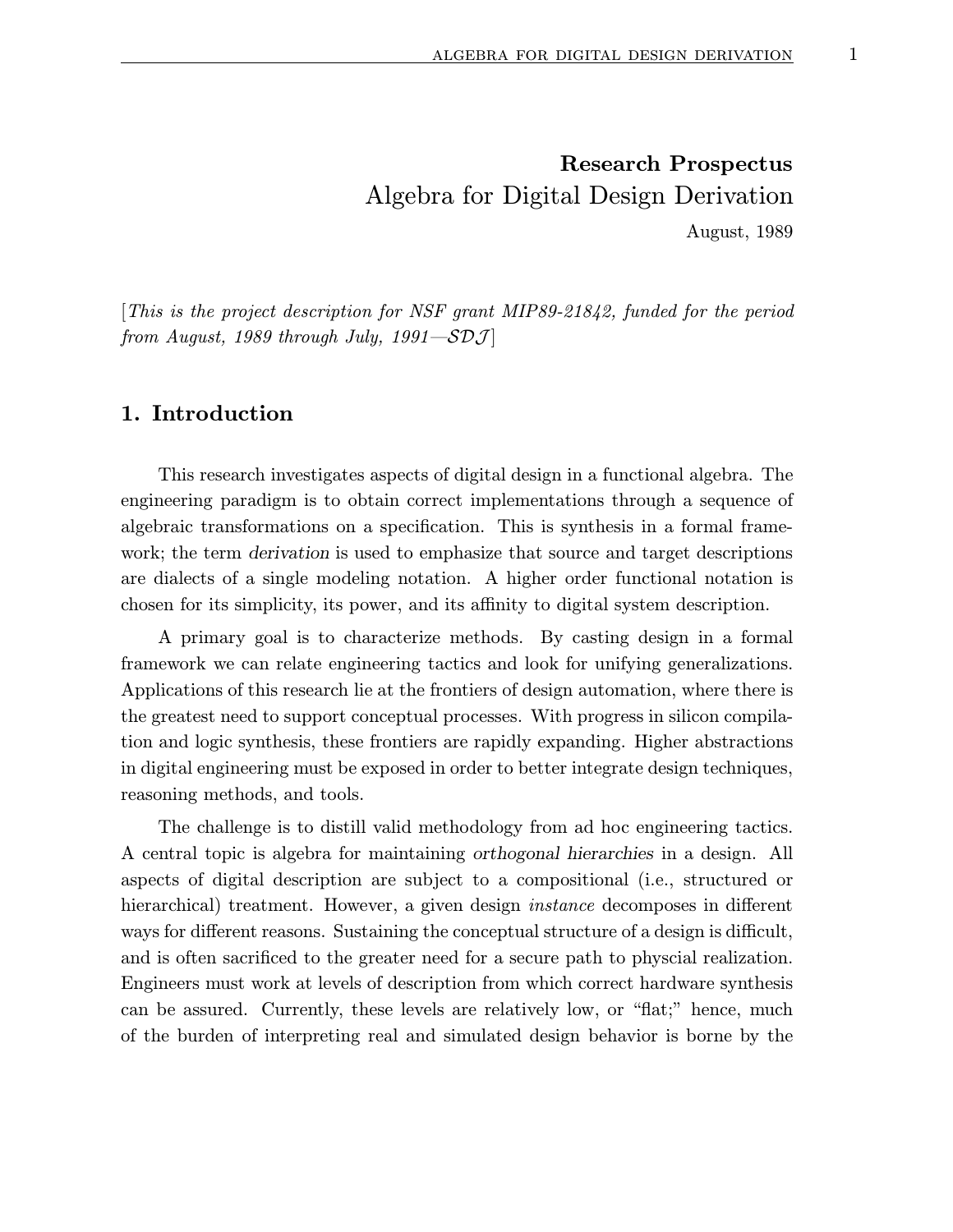engineer. As design costs grow in proportion to other engineering tasks, the need for abstraction increases.

This research is concerned with the mechanics of how conceptual structures are maintained in the process of implementation. At this stage, we are focused on three central aspects of design organization. Logical organization is the structure expressed, for example, in a functional block diagram. It is sometimes called the "structural aspect" of description. Physical organization is the structure of a realization, as seen, for example, in a floor plan. It is sometimes called the "geometric aspect" of description. Temporal organization is the way an implementation is conceived to operate in time, as specified by an algorithm. It is sometimes called the "behavioral aspect" of description.

Section 2 of this proposal surveys our previous research and outlines current formal topics. Our approach differs with contemporary work in behavioral synthesis, although it has the same objective: codifying useful engineering abstractions. Conventional synthesis evolves from practice, codifying useful design abstractions and techniques. A formal treatment evolves toward practice, specializing a comprehensive theory to the hardware implementation task. By building from established implementation paths, conventional synthesis guarantees realizability, but is often limited in its scope. Formal methods promise greater generality and rigor, but must first forge complete paths to hardware.

Thus, despite a theoretical orientation, this research is experimental in character. We devote a significant portion of effort to carrying our approach all the way to hardware, and exercising it on large problems. A mechanized algebra has been developed and used (in conjunction with logic synthesis tools) to derive several working circuits. These experiences have been crucial in exposing important problems, and should clarify this research to the practicing community. Section 3 summarizes recent experimentation and future development plans.

The proposed research advances on three frontiers. We continue to develop tools and investigate methods for algebraic synthesis. Currently, these tools serve the research purpose of exploring design at a realistic scale. As the research becomes better understood, they will develop into a useful engineering system. Second, we will further explore formal aspects of design description, along the established in previous research. Finally, we expect to make progress in the integration of this research with other treatments; in particular, mechanized logics for verificaiton. These topics are discussed in Section 4.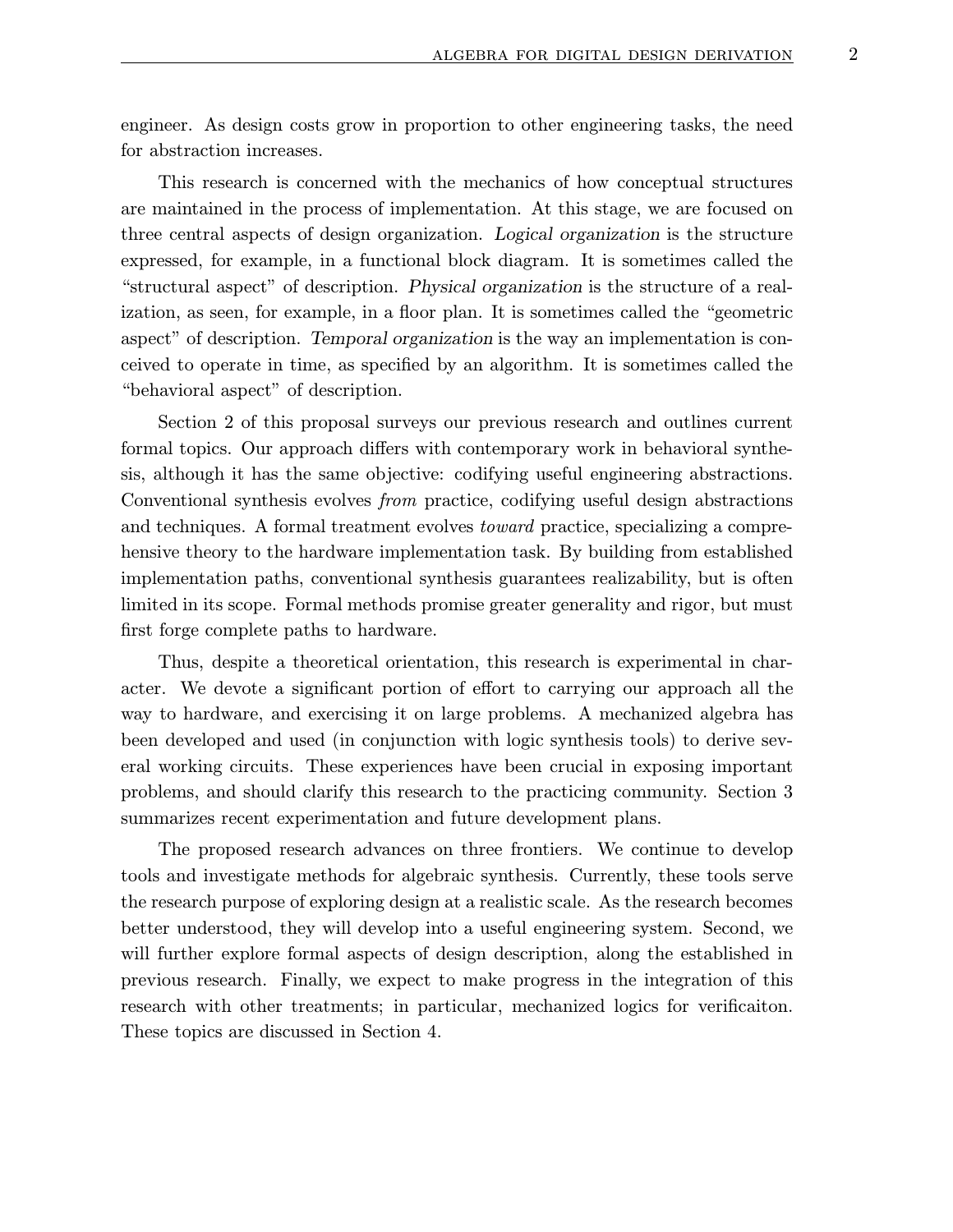# 2. Formal Aspects of the Research

The foundations of this work lie in the areas of denotational semantics, functional programming, and comparative schemata. An early topic was to extend Wand's approach to language synthesis, which involves extraction of virtual machine descriptions from denotational language definitions [40, 8]. Our aim was to further transform these machines into specialized hardware for language execution.

The powerful methods of denotational semantics are not restricted to the implementation of programming languages. Functional programming applies the same methods to ordinary programming problems [17, 18]. It is a discipline in which programs are algebraically manipulated with some purpose in mind, such as performance improvement, program verification, or compilation. In other words, goal directed transformation is fundamental to the programming paraigm as well as its semantic theory. This research draws from a large body of techniques for software synthesis [10], many of which adapt directly to hardware construction.

Early research in functional programming compared its expressive power with that of imperative languages. The central result is that the class of iterative recursion equations (i.e. fully tail-recursive systems of function definitions) characterize finite-state control models [33]. Since finite-state models are used to specify hardware control, it follows that iterative systems can do the same. In fact, there is a direct syntactic relationship between iterative control descriptions and another class of linear recursion schemata called sequential system descriptions, which describe network structure and model discrete-time behavior. Our treatement of digital synthesis follows from this interative characterization [22, 23, 24].

In this approach, synthesis is really translation between dialects of a *single* modeling language of functional expressions. A design derivation is a sequence of expressions.

$$
\mathcal{E}_0 \quad \xrightarrow{T_0} \quad \mathcal{E}_1 \quad \xrightarrow{T_1} \quad \cdots \quad \xrightarrow{T_{k-1}} \quad \mathcal{E}_k
$$

Following current terminology [6], we sometimes call source expression  $\mathcal{E}_0$  a 'specification' and target expression  $\mathcal{E}_k$  an 'implementation'\*. However, it is more accurate to say that a design is specified by the sequence of transformations,  $\langle T_0, \ldots, T_{k-1} \rangle$ ,

<sup>\*</sup> The word 'realization' is used in [22], [23], and [24], but this term is now reserved for the resulting physical circuit.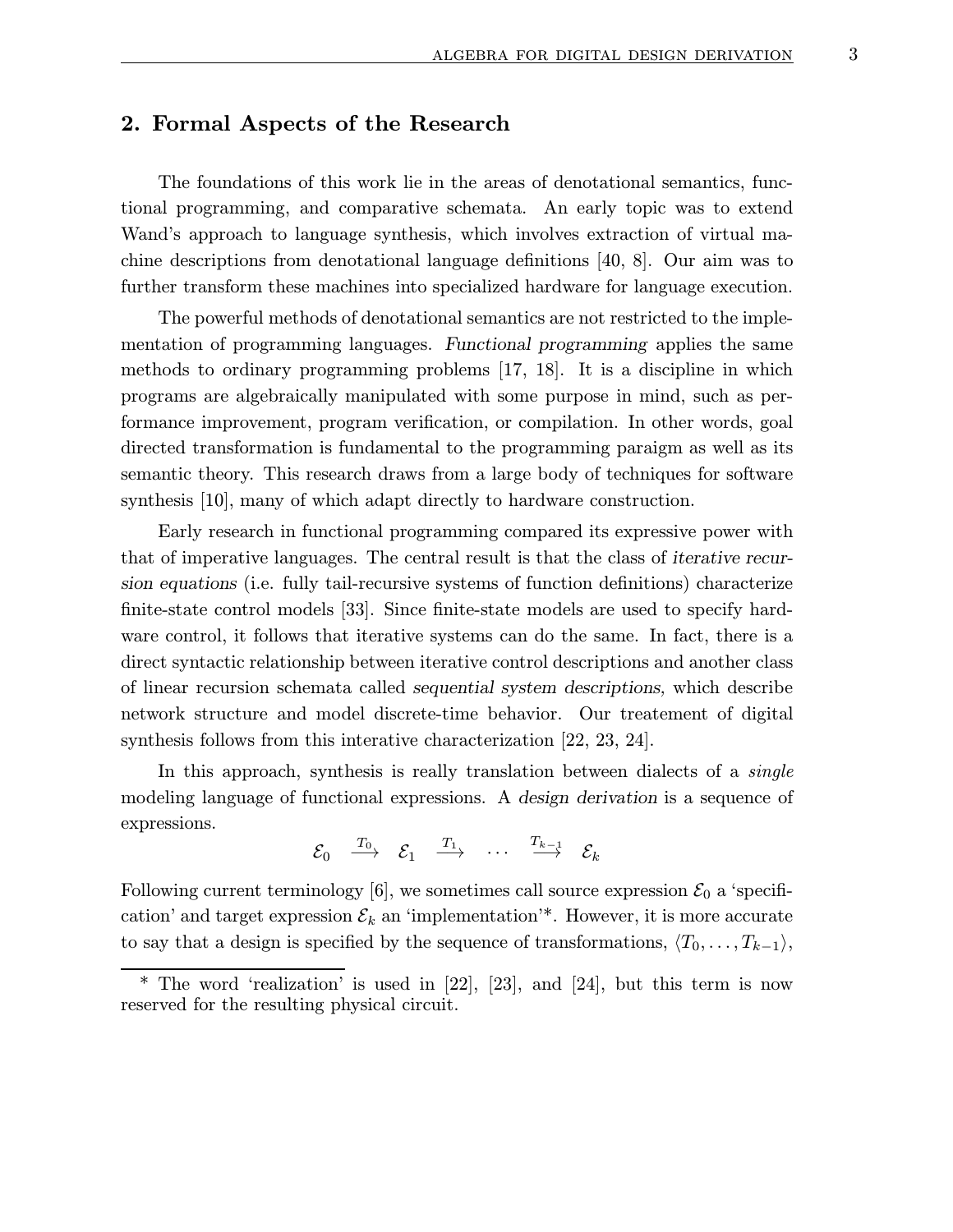which is applied to  $\mathcal{E}_0$ . This sequence expresses the design intent and can, therefore, be regarded as the synthesis program.

Derivation diagrams, like the one above, are an informal notation for discussing topics of research and synthesis exercises. The engineering task is to build a sequence to satisfy a set of implementation constraints. Assuming the transformations preserve some notion of behavioral equivalence; derived implementations are correct by construction.

Much of the algebra we study is valid at any level of description—an important benefit of the approach. A specification may be expressed in terms of an arbitrary basis type, or vocabulary of constants, operations and tests. Let  $\mathcal{C}_B$  be an interative control specification,  $\mathcal C$  over the basis  $B$ . The characterization discussed earlier gives a mechanical translation into a system description,  $S_B$ , expressed in terms of the same basis:

 $\cdots$   $\mathcal{C}_B$   $\longrightarrow$   $\mathcal{S}_B$   $\cdots$ 

This basic transformation is called *system synthesis*. When B is relatively simple,  $\mathcal{S}_B$  can be then be automatically reduced to a boolean implementation and realized by logic synthesis. When B is complex, it must be decomposed into simpler parts.

Silicon compilers typically support a fixed basis, always including binary fields, often providing for common abstractions such as integer, and sometimes supporting simple *array* declarations [11]. One of our goals is to provide the kind of type abstraction found in higher level programming languages. The following partial sketch of a complex basis gives a vocabulary for later discussions; it reflects the actual basis for the of the derivations reviewed in Section 3.

- A Lisp processor operates on a *heap* of *lists*, subject to access operations, *car* and cdr, and an allocator, cons.
- Atomic values in the heap are numbers and strings, each with its own set of information processing operations.
- The heap is implemented by a *memory* with *read* and *write* operations.
- A memory *address* is subject to simple arithmetic operations and tests.
- A memory *content* further decomposes into tag and data fields. One kind of datum is an *address*.
- A memory is represented by a  $2^n \times m$  RAM device; an address by an n-bit vector; a content by an m-bit vector.
- Bit entites are subject to the usual boolean operations.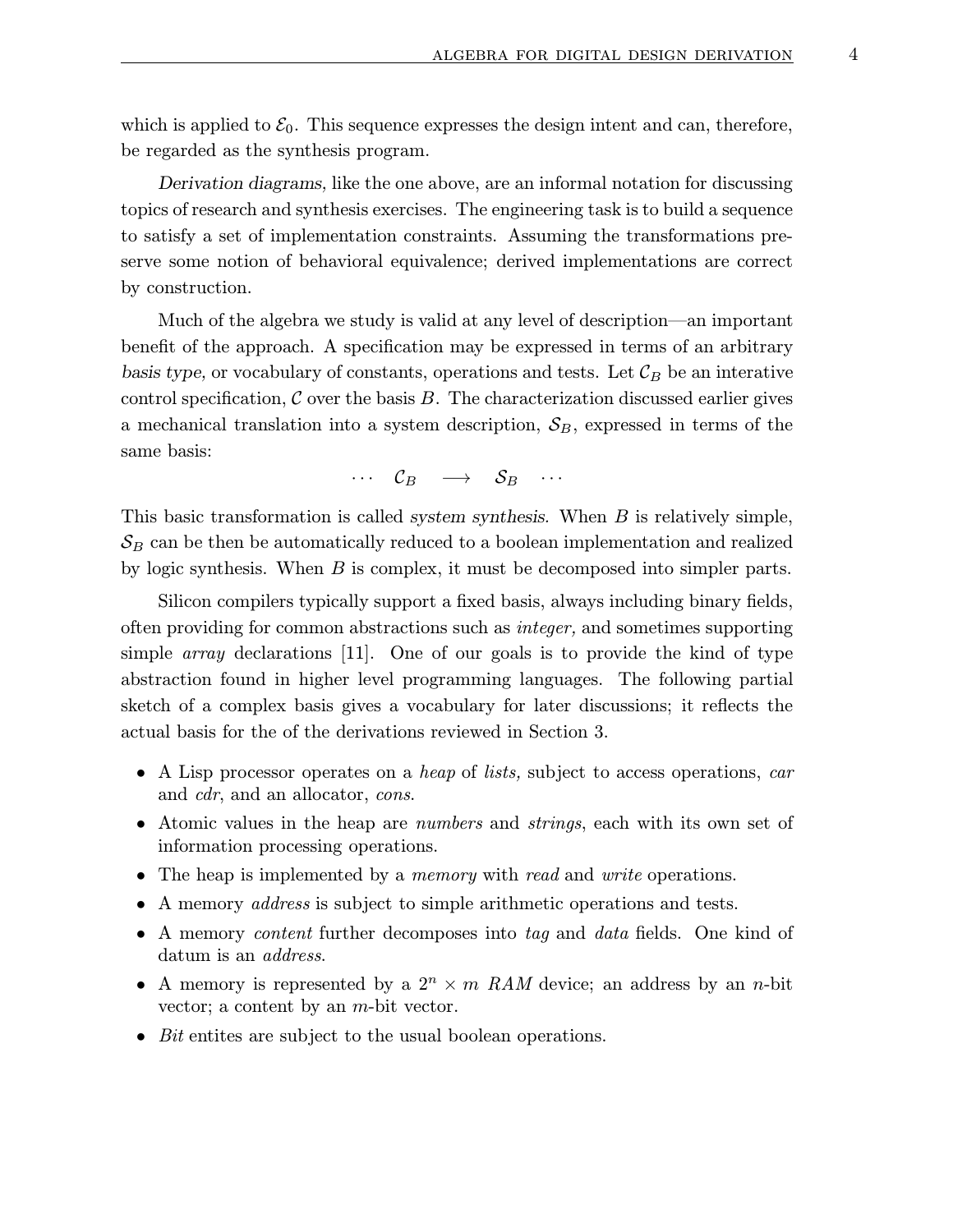It is a task of the design algebra to cope with such hierarchies. The general issues are not unique to hardware, but this work is addressed to the specific problems of that domain.

#### 2.1. Logical Organization and Factorization.

Functional specifications often treat complex data types as values. For example, a memory is often modeled as a function from addresses to contents. Abstract component factorizations were proposed in [22] to encapsulate such abstractions in system descripitons. Object oriented description is not excluded, but this kind of algebra permits modularity to be introduced later. In [27] this algebra is generalized to system factorizations, which are also used to allocate operations and manipulate communication ports.

Given a control specification,  $\mathcal{C}_{T(A)}$ , over an aggregate basis,  $T(A)$ , system synthesis produces a system description  $\mathcal{S}_{T(A)}$ . Intuitively, factorization decomposes  $\mathcal{S}_{T(A)}$  into two subsystems:

$$
\cdots \quad \mathcal{C}_{T(A)} \quad \longrightarrow \quad \boxed{\mathcal{S}_{T(A)} \quad \longrightarrow \quad \mathcal{S}^1_A \circ \mathcal{T}^1_A} \quad \cdots
$$

where the '∘' denotes process composition. For example, instances of the parameterized base type  $memory(address, content)$ , factor as a MEMORY process with address and content ports.

Factorizations maintain correctness while a logical organization is imposed on a design. A byproduct of factorization is a synthesized specification of how  $\mathcal{T}^1$ must behave in order to preserve the original behavior of S. Since  $S^1 \circ \mathcal{T}^1$  is now expressed in terms of the simpler type A, there has been a reduction in the level of description. The *internal* description of  $\mathcal{T}^1$  may still be abstract.

In [25], system factorization is distilled to six elementary laws. Thus, we are approaching a primitive of algebra for manipulating the conceptual architecture of a design. We are not so far along in formalizing the second aspect design organization, discussed next.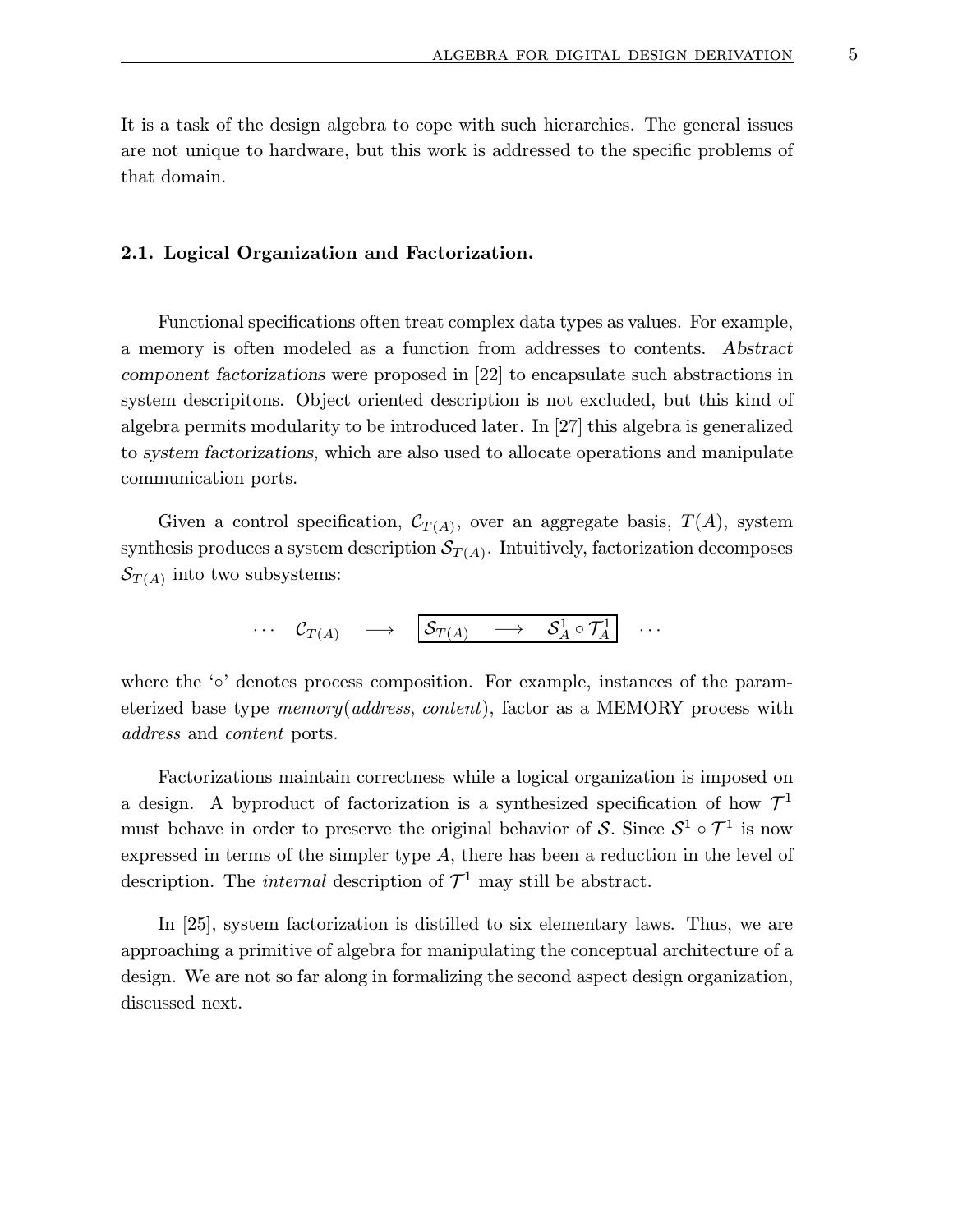#### 2.2. Physical Organization and Representation.

Logical organization is conceptual: "this register holds an address." Sometimes, a design's physical organization reflects an entirely different structure: "this block of 'logic' is a bit slice of the principal data path." Where logical organization follows the hierarchy of type parameterization, physical organization appears to follow a hierarchy of type representation. Its algebra has to do with replacing types rather than encapsulating them; For example, memory addresses and contents are replaced by binary vectors.

Suppose the abstract type  $A$  is represented by a concrete type  $R$ . A derivation must correctly incorporate R in the system description  $S^1_A$ :

$$
\cdots \mathcal{C}_{T(A)} \quad \longrightarrow \quad \mathcal{S}_{T(A)} \quad \longrightarrow \quad \boxed{\mathcal{S}^1_A \circ \mathcal{T}^1_A \quad \longrightarrow \quad \mathcal{S}^2_R \circ \mathcal{T}^2_R} \quad \cdots
$$

Several issues make this an interesting problem for hardware synthesis research. Abstract operations are sometimes implemented by concrete combinations, inducing refinements to control flow. Little is known about how representations compose under the structural constraints of hardware design.

Finally, the notion varies as to what constitutes a representation. In the representation diagram below, suppose  $\alpha$  and  $\rho$  give abstraction and representation mappings between A and R. Let  $F_A$  and  $F_R$  stand for the functions described by  $S^1 \circ \mathcal{T}^1$  and  $S^2 \circ \mathcal{T}^2$  in the derivation diagram.

$$
\begin{array}{ccc}\nA & \stackrel{F_A}{\longrightarrow} & A \\
\alpha \uparrow \downarrow \rho & & \rho \uparrow \downarrow \alpha \\
R & \stackrel{F_R}{\longrightarrow} & R\n\end{array}
$$

Hunt's ALU proof [20] has the form,  $\alpha F_R = F_A \alpha$ , which asserts, "Device  $F_R$  works for any representable value." In contrast, Boute proposes assertions of the form  $F_A = \alpha F_R \rho$  which might be read, " $F_R$  implements  $F_A$  for all abstract values." These distinctions are significant because  $\alpha$  and  $\rho$  are not always inverses—they may not even be functions.

Furthermore,  $S^2$  is subject to orthogonal decomposition. This is the main topic in [27], where boolean representations are projected into bit slices. The paper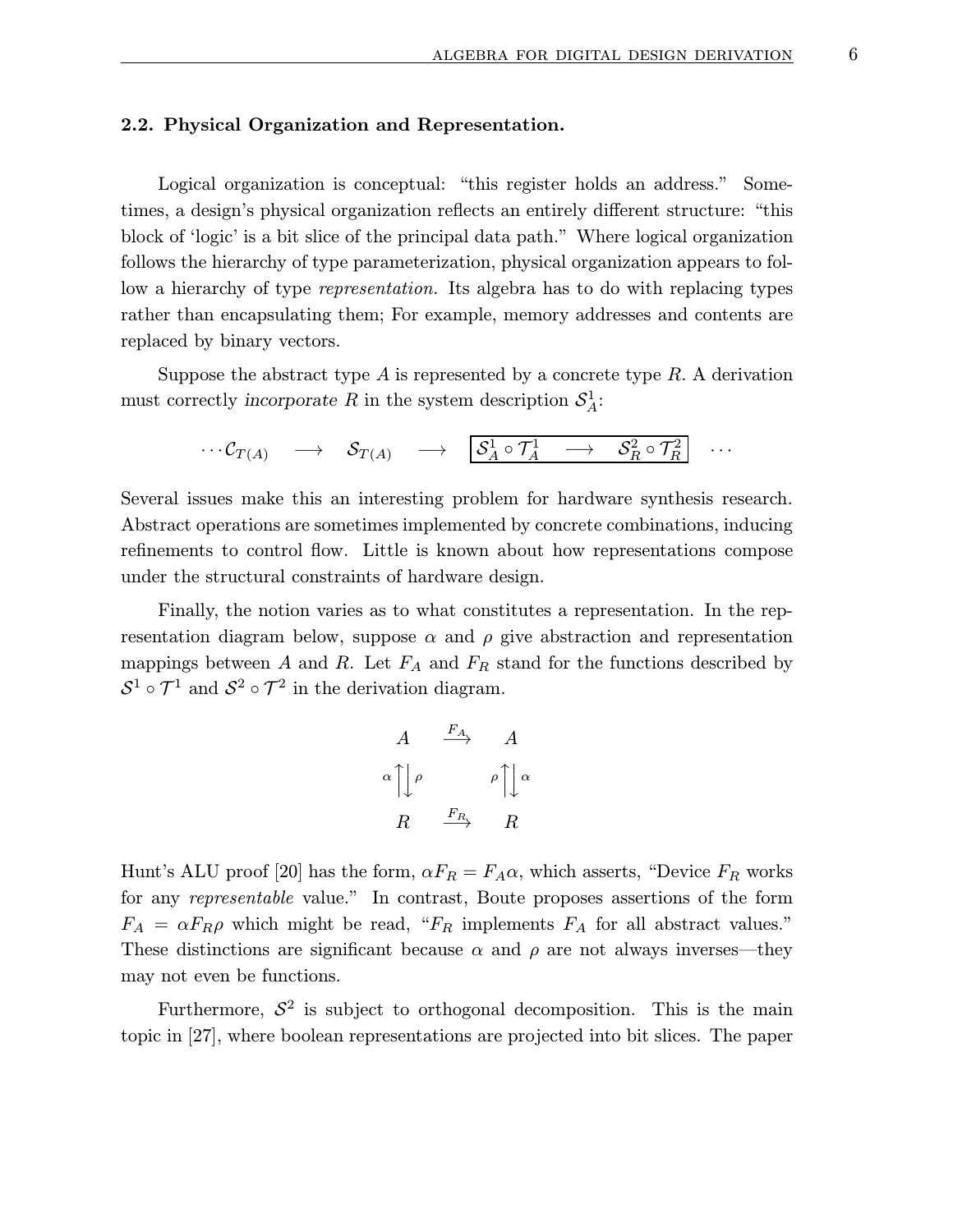[3], touches on hierarchical aspects of restructuring in a multiple chip design (See Section 3.1). This is preliminary work at the lowest levels of representation. Future research addresses representation in more generality.

The most advanced work on this topic is by Sheeran, who defines second order functions for restructuring and retiming [37]. She has successfully applied her algebra to systolic designs and regular arrays of combinational circuitry. We plan to adapt these results to data path manipulations. The entailed algebra is exacting and crucially important, for it sustains correctness as geometric qualities are imposed on implementations. Formal verification methods have run into difficulty at this stage of design. As discussed in Section 3.3, our experimentation shows that algebraic derivation can closing the remaining gap which physical realization.

#### 2.3. Temporal Organization and Coordination

Control is the least developed aspect of our approach, although we have some results for systems governed by single controllers. Serializing transformations discussed in [3, 42] manipulate control in order to satisfy architectural constraints. The relationship between 'scheduling' and 'allocation' in high level synthesis [5] is characterized in our work as an interplay between serialization and factorization (Section 2.1).

One issue is illustrated by the derviation diagram below:

$$
\cdots \longrightarrow C_{T(A)}^{1} \xrightarrow{(1)} S_A^2 \circ \mathcal{T}_A^2 \circ \mathcal{T}_A^{2'}
$$
\n
$$
\downarrow ?
$$
\n
$$
C_{T(A)}^3 \xrightarrow{(3)} S_A^4 \circ \mathcal{T}_A^4 \longrightarrow \cdots
$$

A factorization (1) may require two (or more) devices,  $\mathcal{T}^2 \circ \mathcal{T}^{2'}$ , to perform the all the encapsulated operations. Serialization (2) produces a control description with less parallelism, so that the same factorization (3) generates just one module. In [27] for example, a factorization of arithmetic operations resulted in three ALUs, while. in [3] the same specification was first serialized to obtain a single ALU. However, we would like a more direct derivation path for such manipulations of architecture.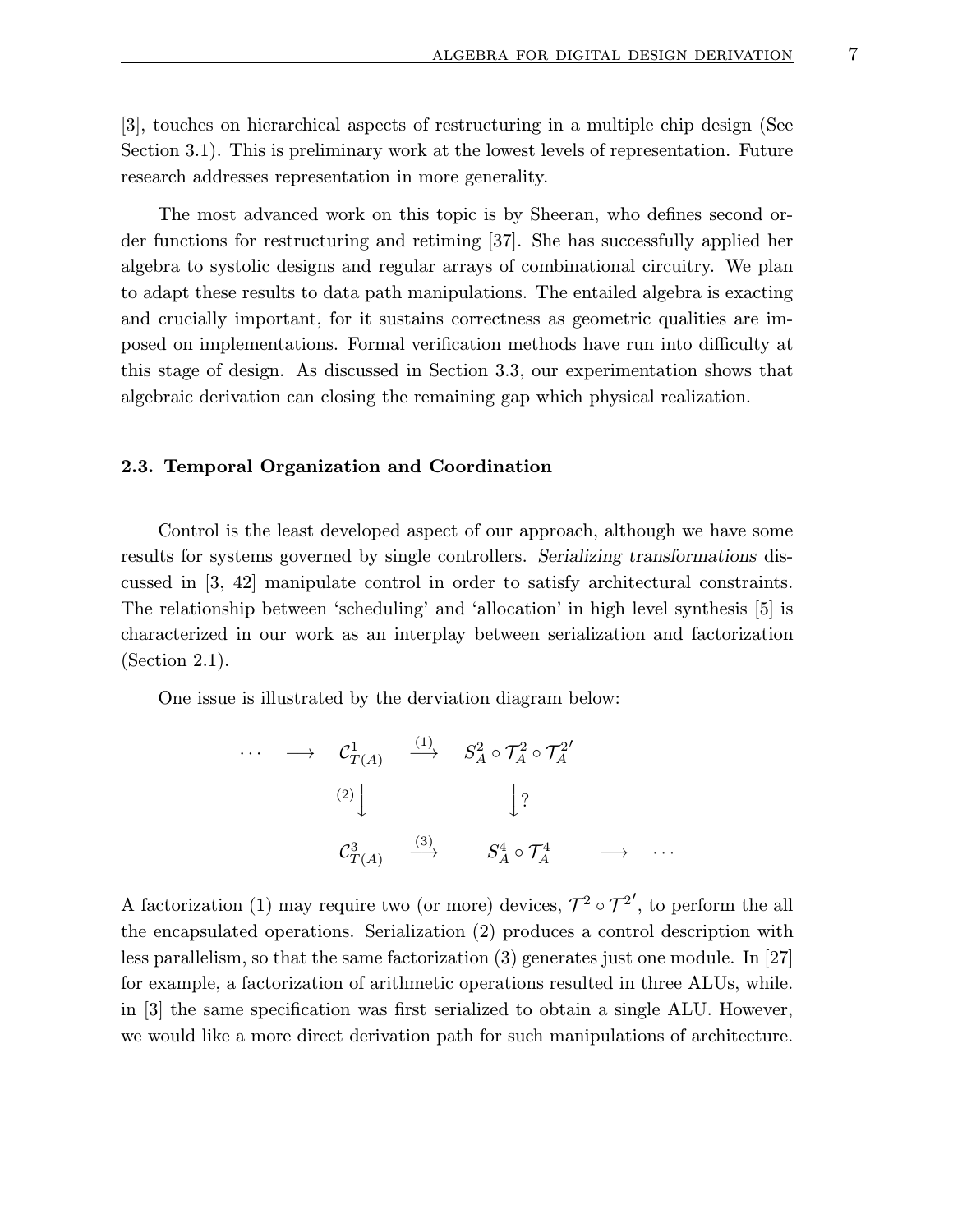It is a research topic to develop more direct algebra for transforming  $S^2 \circ \mathcal{T}_A^2 \circ \mathcal{T}_A^2$  $\prime$ to  $S^4 \circ \mathcal{T}_A^4$ .

A related goal is to find suitable abstractions of 'process.' Most existing formalisms employ a primitive notion of event for this purpose. However, the indeterminacy of events is a fundamental problem for functional modeling because of difficulties in capturing infinite qualities, such as fairness and liveness. System factorization (Section 2.1) is a form of process decomposition, but it is not yet a general treatment for sequential processes. Again, there are alternative design paths to consider:

· · · −→ C<sup>1</sup> T(A) (1) −→ S<sup>2</sup> T(A) ? y y? C3 <sup>A</sup> ◦ CT <sup>A</sup> (3) −→ S<sup>4</sup> <sup>A</sup> ◦ T <sup>4</sup> <sup>A</sup> −→ · · ·

A derivation might follow the path of system synthesis (1) followed by factorization. However, when  $\mathcal{T}^4$  is sequential, a protocol is involved, and our factorization algebra does not yet synthesize protocols. Control specification  $\mathcal{C}^1$  might first be decomposed into communicating sequential processes,  $\mathcal{C}^3$  and  $\mathcal{CT}$ , the latter implementing  $T(A)$ . From that point, deriving  $S^4 \circ \mathcal{T}^4$  is a a standard system synthesis (3). However, we do not yet have algebra for decomposing control specifications in this way.

Derivations applied to a verified microprocesser, summarized in Section 3.3, are concrete examples of these problems. Proposed research will explore methods for process decomposition and adapt the algbra for them. Process calculi, such as Milne's CIRCAL [34] and Gopalakrishnan's HOP [14] are attractive because of their algebraic flavor. Approaches based on temporal logics and formal-automaton models, such as Clarke's [4], Dill's [9], and Lynch's [32], have already shown promise but are much farther removed from our semantic foundations. Algebraic theories recently developed by Harman and Tucker [16] are a promising lead, as are some of Sheeran's functionals for retiming [37]. Possible problems in adopting any of these approaches include problems with higher order expression, difficulties in sustaining the relationship between control and information flow, and the need to associate verification conditions with the transformations.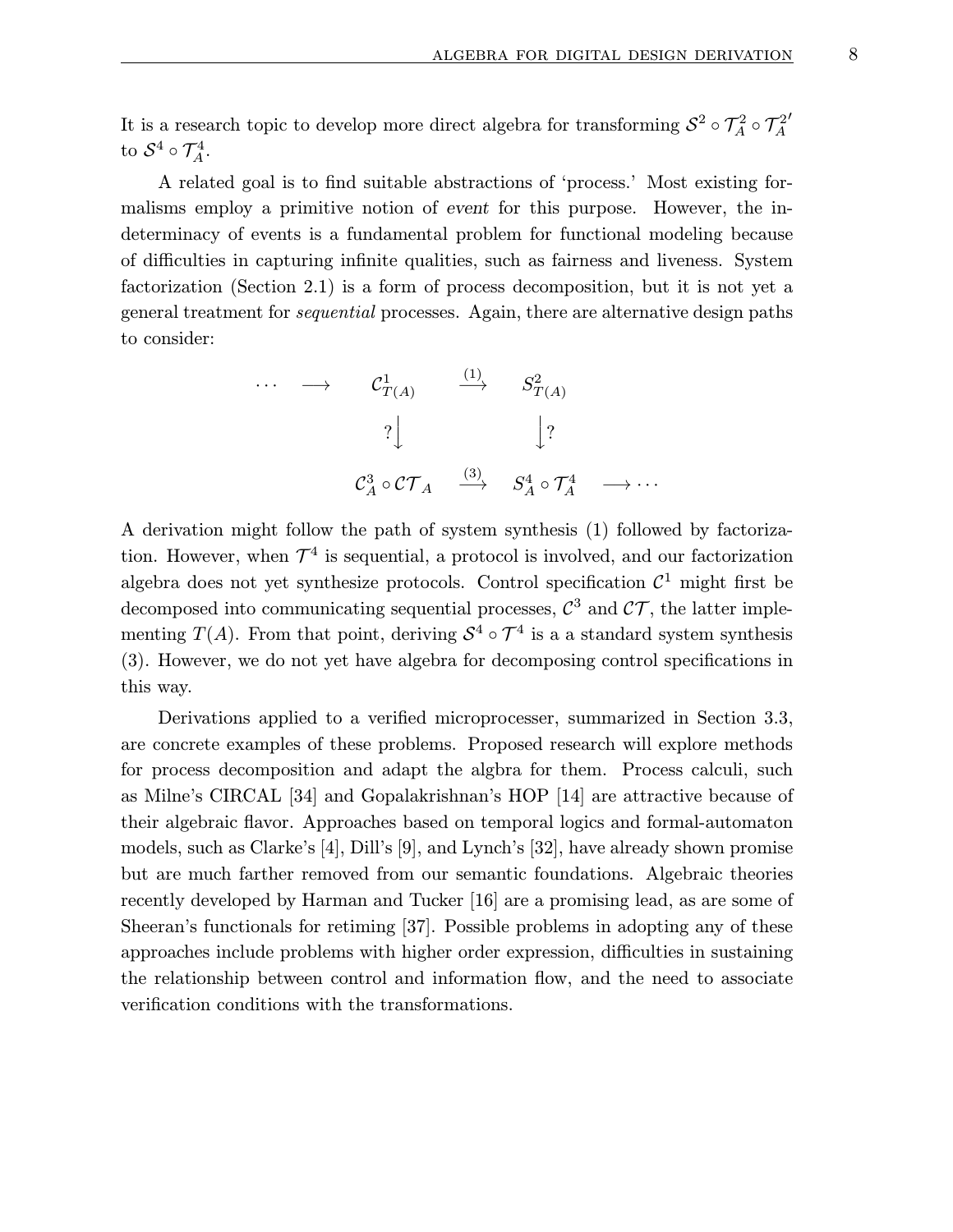### 2.4. Directions for Formal Research

Engineering entails balancing design concerns. Our research investigates how temporal, logical, and physical concerns interact. It leads to techniques for managing the interaction, and generalizations to other aspects of digital description. Our algebra for logical organization is the most broadly developed. Our treatment of physical organization has progressed only to the point of supporting specific representation tactics, such as bit slicing. Control manipulations are the least aspect of the algebra.

The derivation diagrams sketch a complex design space with many possible paths between specification and implementation. We have begun to identify landmarks for successful synthesis. The work continues along two fronts. We shall expand the formal topics entailed in the previous discussions, and at the same time, investigate design management through a closer integration of factorization, representation, and serialization. Mechanized support is essential, due to the exacting nature of the algebra on large designs. The next section reviews progress in automation and experimentation with mechanized derivation.

# 3. Experimental Aspects of the Research.

The formal constructions of [22, 23, 24] are implemented in an interactive system for digital design derivation, called DDD [26]. This research tool establishes a path to physical realization, linking the theoretical approach to demonstrable practice. The DDD system is a specialized editor, a loosely organized collection of transformations integrated with back-end logic synthesis tools. We expect DDD to evolve into a practical design tool—in fact, it has become practical in local research. However, its primary function at this time is the illumination of research issues.

In the projects described below, DDD implements all of the controlling circuitry and most of the data path. Standard components are used for memories ALUs, and so forth. Wire-wrap prototyping is done on the Logic Engine development system [36]. The target technologies have been PLD (programmable logic device) components and PLA (programmable logic array) layouts. We are now exploring tactics for other technology targets, including standard cells, path programmable logic, and generic architectures of our own design.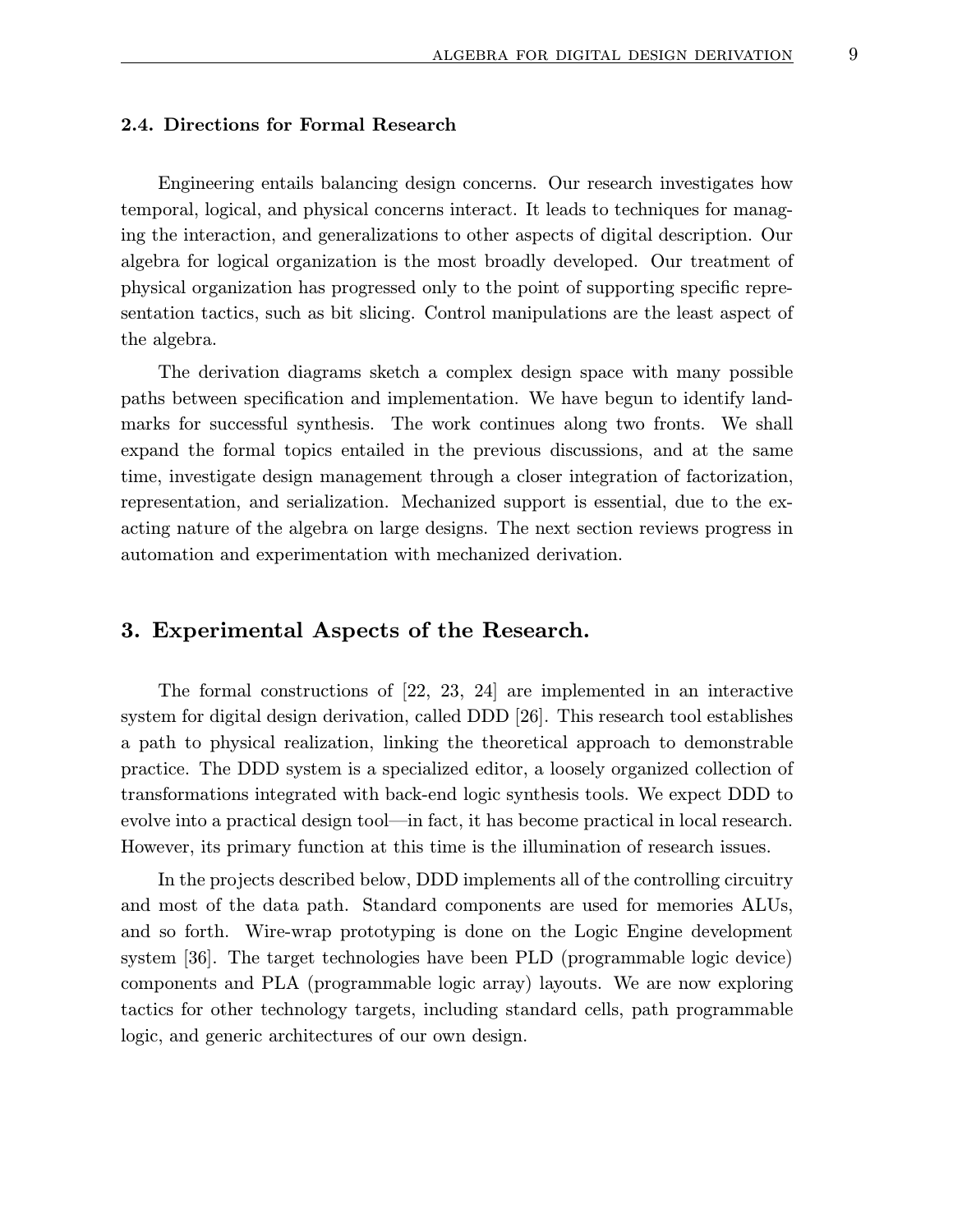DDD manipulates purely functional Lisp s-expressions, which can be executed to explore design behavior. This is especially useful at higher levels of description, where the engineer is dealing with symbolic abstractions. The designs in Sections 3.1 and 3.2 were thoroughly exercised in this fashion. Such design animation is very much a part of the practical paradigm, but automated reasoning is by no means precluded. The derivations in Section 3.3 were done to explore the relationship between algebraic synthesis and direct verification.

#### 3.1. A Derived Garbage Collector

The first large derivation experiment was a prototype stop-and-copy garbage collector, first realized in PLDs and then retargeted to VLSI. The upper derivation path in the diagram below is detailed in [27]. Control specification  $\mathcal{C}^0$ , based on a functional memory model, was transformed (1) to system description  $S<sup>1</sup>$  and then factored (2) into subsystems, which included the principal data path  $(S^2)$ , two memory modules ( $\mathcal T$  and  $\mathcal T'$ ) and an arithmetic subsystem ( $\mathcal A$ ). A binary representation,  $A \to R$ , was incorporated (3) and the system was then partitioned into PLD programs. The PLDs were programmed using available logic synthesis tools. The result was a highly parallel prototype which collected heaps at about sixty times the estimated rate of a M68000 benchmark.

$$
\begin{array}{ccccccccc}\n\mathcal{C}_{T(A)}^{0} & \xrightarrow{(1)} & \mathcal{S}_{T(A)}^{1} & \xrightarrow{(2)} & \mathcal{S}_{A}^{2} \circ \mathcal{A}_{A} & & \xrightarrow{(3)} & \mathcal{S}_{R}^{2} \circ \mathcal{A}_{A} \\
 & & & & \circ \mathcal{T}_{A} \circ \mathcal{T}_{A}' & & \xrightarrow{\sim} & \circ \mathcal{T}_{R} \circ \mathcal{T}_{R}' & \xrightarrow{\longrightarrow} & PLD \\
\end{array}
$$
\n
$$
\begin{array}{ccccccccc}\n\mathcal{C}_{T(A)}^{3} & \xrightarrow{(5)} & \mathcal{S}_{T(A)}^{4} & \xrightarrow{(6)} & \mathcal{S}_{A}^{5} \circ \mathcal{A}_{A} \circ \mathcal{T}_{A} & & \xrightarrow{(7)} & \mathcal{S}_{R}^{5} \circ \mathcal{A}_{R} \circ \mathcal{T}_{R} & \xrightarrow{\longrightarrow} & PLA\n\end{array}
$$

Essentially the same derivation  $(5-7)$  was used to derive a VLSI implementation using PLAs [3]. However, less parallelism was available, due to technology constraints and external memory requirements. A system of serializing transformations (4, see Section 2.3) was applied to  $\mathcal{C}^0$ , resulting in a refined control description,  $\mathcal{C}^3$ , from which PLA programs were derived. The bit-slice decomposition was further partitioned into a three-chip set. This is our best example of hierarchy in physical organization.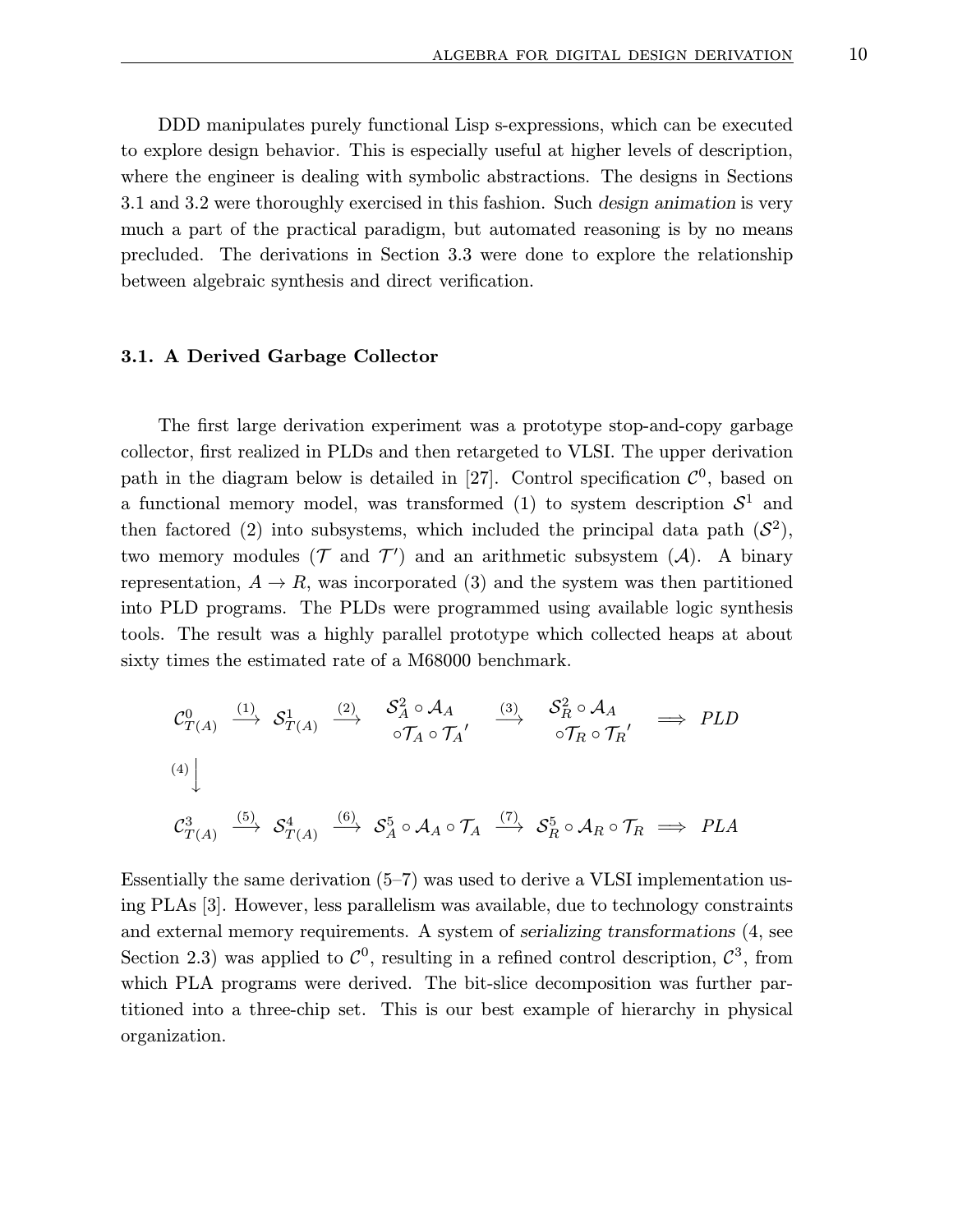The PLA version of the garbage collector is the first chip for this research project, and it suffers electrical problems. However, the chip was thoroughly validated in switch level simulation, and the method of validation is of interest. Test patterns were literally computed by the specification:  $\mathcal{C}^3$ , executing as a Lisp program, was linked to a production heap processing system. Execution traces were fed directly to a COSMOS simulation of the derived circuit. Thus, the correlation of source and target behaviors was accomplished without manual intervention and without implementing an interpreter to extract the traces. This is a good demonstration of how animation with an executable modeling language can be used in a practical design environment.

#### 3.2. A Derived Lisp Computer

A second exercise done in 1988 was the derivation of a simple lisp processor, using Henderson's specification of the SECD machine [17]. New topics exposed in this project have to do with integrating designs at the system level. The design, realized in PLD and MSI components, consists of four subsystems: a CPU, yet another garbage collector, a serial I/O interface, and heap initializer [41]. All but the interface were derived in DDD. The next diagram sketches the derivation.

An SECD CPU  $(\mathcal{C}^1 \to \mathcal{S}^3 \to \mathcal{S}^5 \to \mathcal{S}^7)$  and storage manager  $(\mathcal{C}^2 \to \mathcal{S}^4 \to \mathcal{S}^4 \to \mathcal{S}^4)$  $S^6 \rightarrow S^8$ ) were done collaterally. Both derivations followed the usual path of system synthesis, factorization, and representation. The two subsystems shared a single data path to memory, but their specifications employed different abstractions for it, designated by  $T(A)$  and  $U(A)$  in the diagram. Only after the representation R was incorporated could the distinct views be resolved to the more primitive  $\mathcal{V}_R$ .

We would like to move to higher levels of description in which the interaction of subsystems (e.g.  $\mathcal{C}^1 \circ \mathcal{C}^2$ ) is formally specified (See Section 3.3). Resolving distinct data abstractions in a single representation is a matter for theoretical study.

Graham and Birtwistle have done a HOL verification of an SECD chip [15], which we would like to compare to the derived version. The next project explores possible integration with another verification system.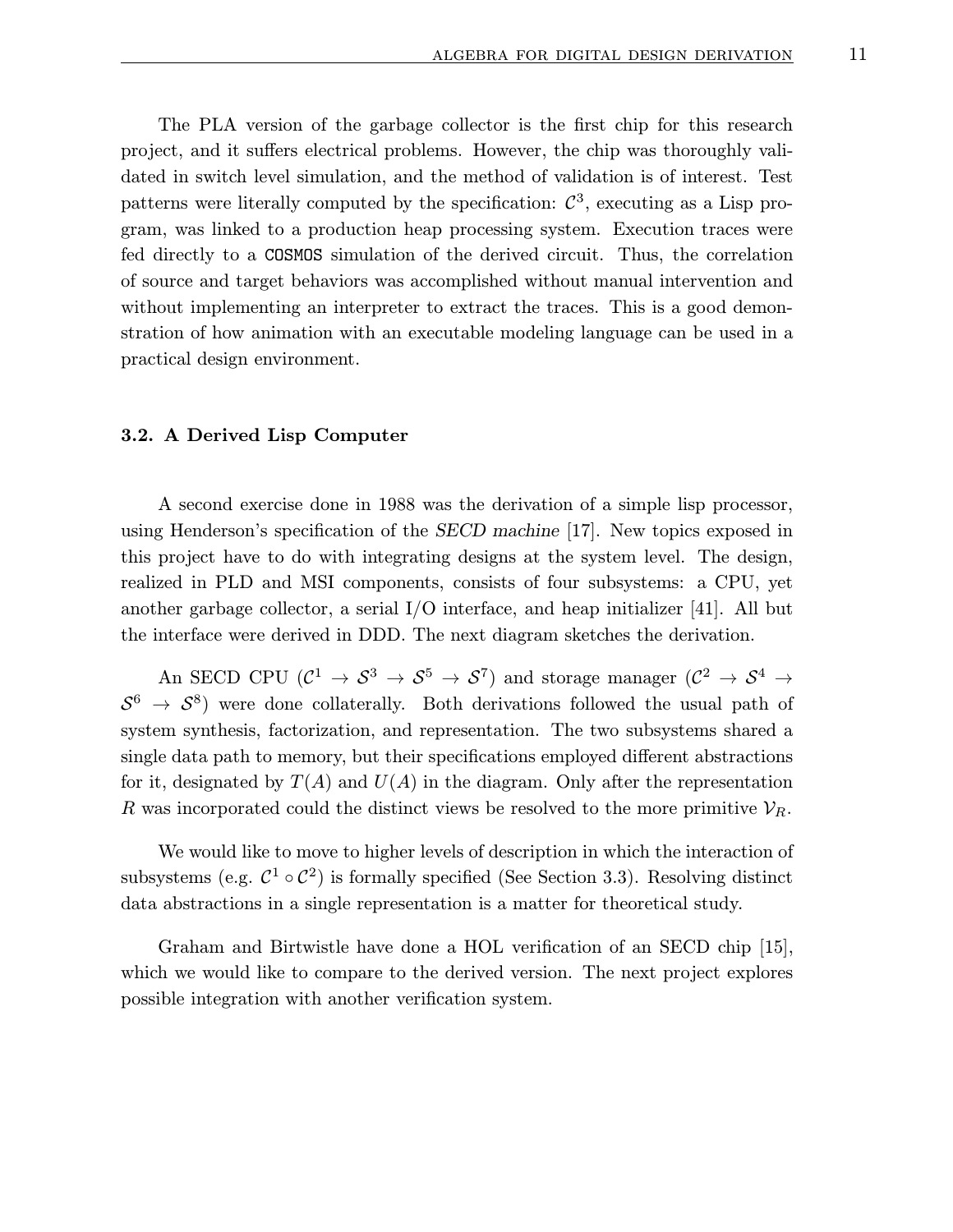

### 3.3. Derivation of the FM8501 Microprocessor

The FM8501 is a general register machine whose gate level description is mechanically verified in Boyer-Moore logic by Hunt [20]. DDD was applied to both the source and target descriptions [29]. This was easy to do because the concrete syntax of Boyer-Moore logic is exactly the language manipulated by DDD. The project was undertaken to develop a thesis for the interdependence of verification and synthesis. As witnessed by Hunt, Joyce [30], Cohn [7], and others, sequential hardware verification is greatly complicated by the need to reverify lower levels of description. Evidently, a significant part of the problem stems from structural differences between architectural and physical descriptions. Translation between these two organizations is one of our research topics (Section 2.2).

Hunt proved that an instruction level specification, called SOFT, is implemented by a micro-program interpreter, called BIG. We first attempted to derive BIG from SOFT. The derived architecture,  $S^3 \circ \mathcal{M} \circ \mathcal{A}$  below, was close to Hunt's, but there were significant differences. All of them were due to a change in the model of memory between the two levels of description. The derived memory  $M$ , encapsulated SOFT's functional abstraction. In BIG, memory is described a concurrent process,  $P$ , and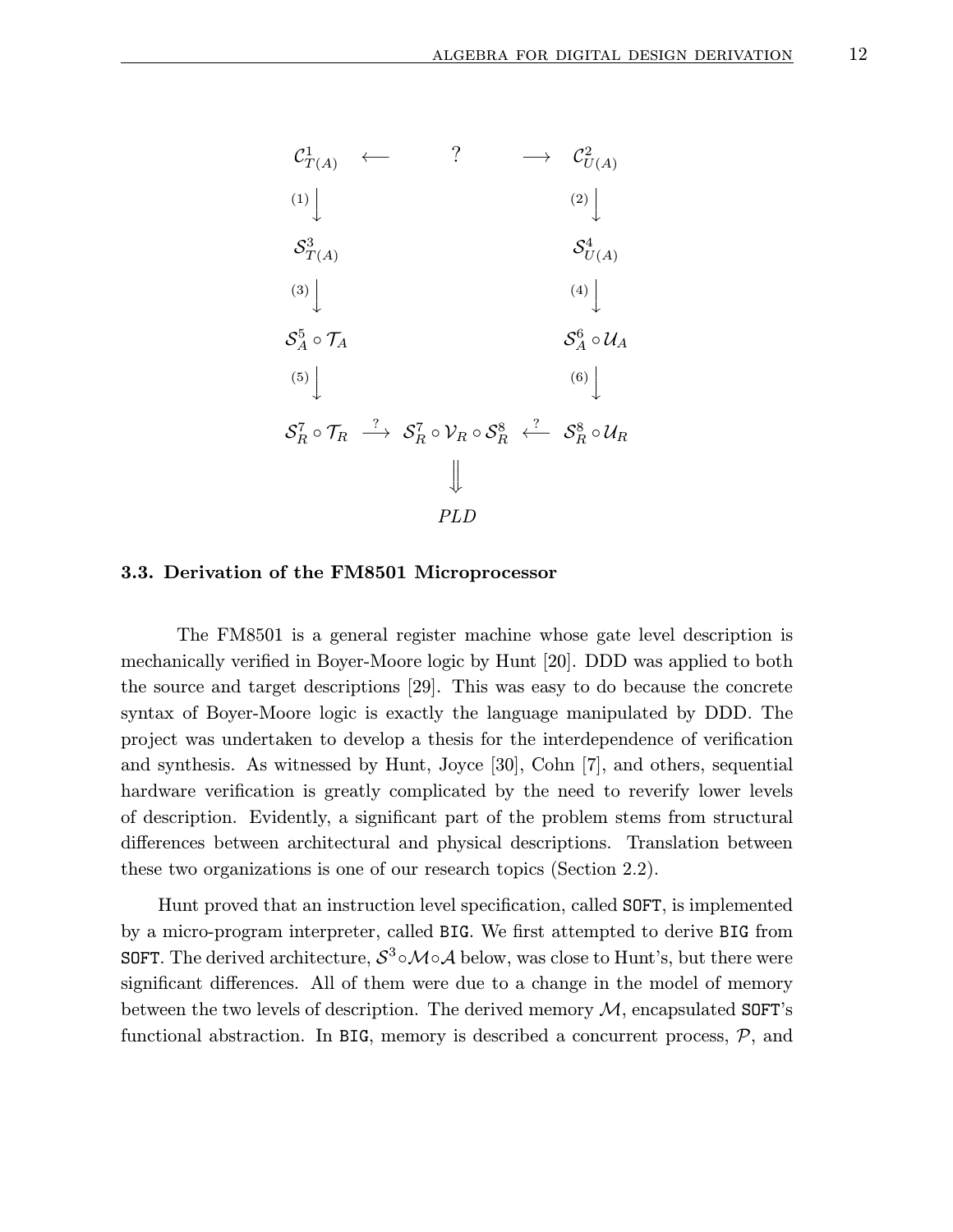$S<sup>4</sup>$  includes state and control for a synchronization protocol.

$$
\begin{array}{ccc}\n\text{SOFT}_{M(A)} & \xrightarrow{(1)} & \mathcal{S}_{M(A)}^1 & \xrightarrow{(2)} & \mathcal{S}_A^2 \circ \mathcal{M}_A \circ \mathcal{A}_A & \xrightarrow{(3)} & \mathcal{S}_R^3 \circ \mathcal{M}_R \circ \mathcal{A}_R \\
\text{Hunt}\n\end{array}
$$
\n
$$
\begin{array}{ccc}\n\text{BIG}_A \circ \mathcal{P}_A & \xrightarrow{(4)} & \mathcal{S}_A^4 \circ \mathcal{P}_A \circ \mathcal{A}_A & \xrightarrow{(5)} & \mathcal{S}_R^5 \circ \mathcal{P}_R \circ \mathcal{A}_R & \xrightarrow{(6)} & \text{PLA} \\
\text{programs}\n\end{array}
$$

The exercise highlights the inventive aspect of Hunt's proof, which related two preconceived memory models. The next question for research is whether this aspect could be isolated and separately verified. If reasoning can be focused on the ingenious qualities of a design then the prospects for mechanical verification are improved.

We next applied DDD to BIG (BIG  $\rightarrow S^4 \rightarrow S^5 \rightarrow PLA$ ), in order to explore design management as physical organization is developed. Hunt demonstrated that a gate level description could be compiled directly from BIG. However, a bottom-up compilation is explosive: BIG expands to 11 million gates before reducing to 1,800 [20]. We successfully employed DDD to guide a top-down expansion, in which the largest intermediate description was about 150,000 characters. No new tactics were involved, although the exercise did require enhancement to DDD.

Our research is evidence that algebraic manipulation is a better way of dealing with translation at lower levels of description. However, this exercise also highlights the necessity of verification. The correctness of a derived implementation follows not only from the validity of the algebra, but also from the validity of representations. In this case, Hunt's proof of a binary representation of arithmetic is an antecedent to any claim for mechanical correctness. In addition, synthesis may generate new verification conditions for the derived circuit's environment. Incorporating the process  $\mathcal P$  for memory abstraction  $\mathcal M$  changes the behavior of FM8501 in a way that must be reflected in its specification.

#### 3.4. Directions for Experimental Research

We will continue to develop the DDD system as a vehicle for experimentation. The system will be applied to more and more varied designs. As is noted in Section 2.4, there will be near-term emphasis on managing alternative derivation paths. In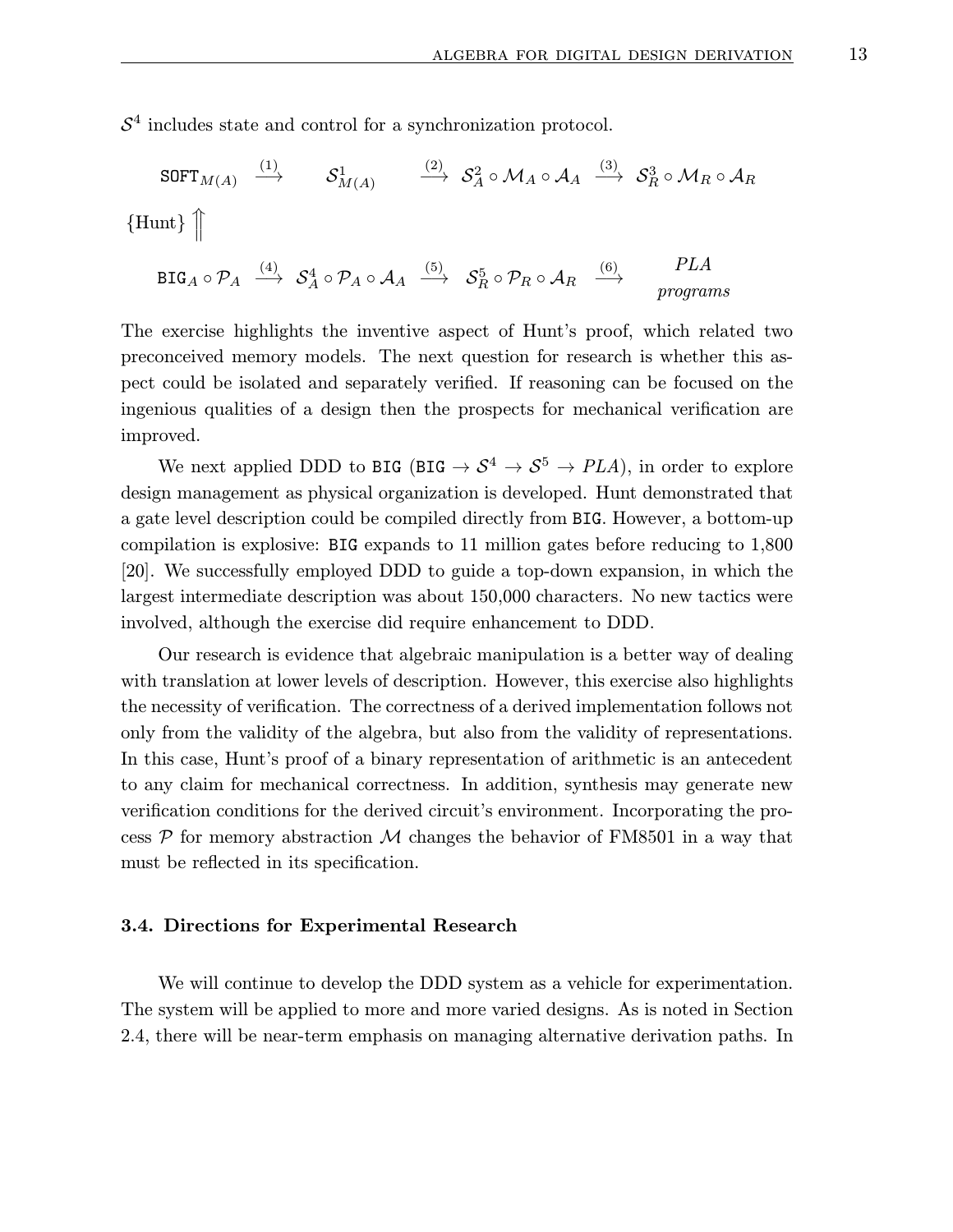practical terms, this requires us to develop top level facilities for strategic design management.

The experimentation will broaden in several ways. First, we will integrate more technologies, developing tactics for a broader collection of logic synthesis tools. Second, we will also apply our research at system levels, along lines established in Section 3.2, and add program transformation techniques from functional programming research. Third, we will address new kinds of problems, particularly those with a significant degree of event coordination. In particular, we will address forms of pipelining and network interface applications.

# 4. Review of Topics and Related Work

This is an investigation of conceptual structures used in VLSI and digital system design. Various decompositions of design are considered, with the object of distilling general principles for the integration of engineering methods and tools. The research uses a theory of functions to model design processes, which are characterized by algebraic laws. This theory gives a coherent mathematical framework for exploring the higher level abstractions of digital description. The synthesis algebra is automated, providing a tool for interactive digital design derivation. Experimentation with this sytem demonstrates the practical prospects of the approach, and helps focus the research on issues of scope and scale.

Our research emphasizes rigor and generality; we continue to apply a fully abstract modeling theory to digital engineering. Our approach emphasizes experimentation and demonstration; we develop algebra from experience with concrete examples. A central topic is managing the often conflicting decompositions of logical, physical and temporal organization. In general, we seek unified ways to maintain abstraction in design.

The primary deliverables of this research are foundational. We are defining a kernel of basic laws from which synthesis tactics are composed. However, the DDD system (Section 3) will remain available as a demonstration vehicle and over time will evolve into a viable engineering tool.

A narrow path has been established from reasonably abstract specifications to synthesizable implementations. Present research aims at securing the gaps in this path by implementing the tactics now used to carry designs to realization.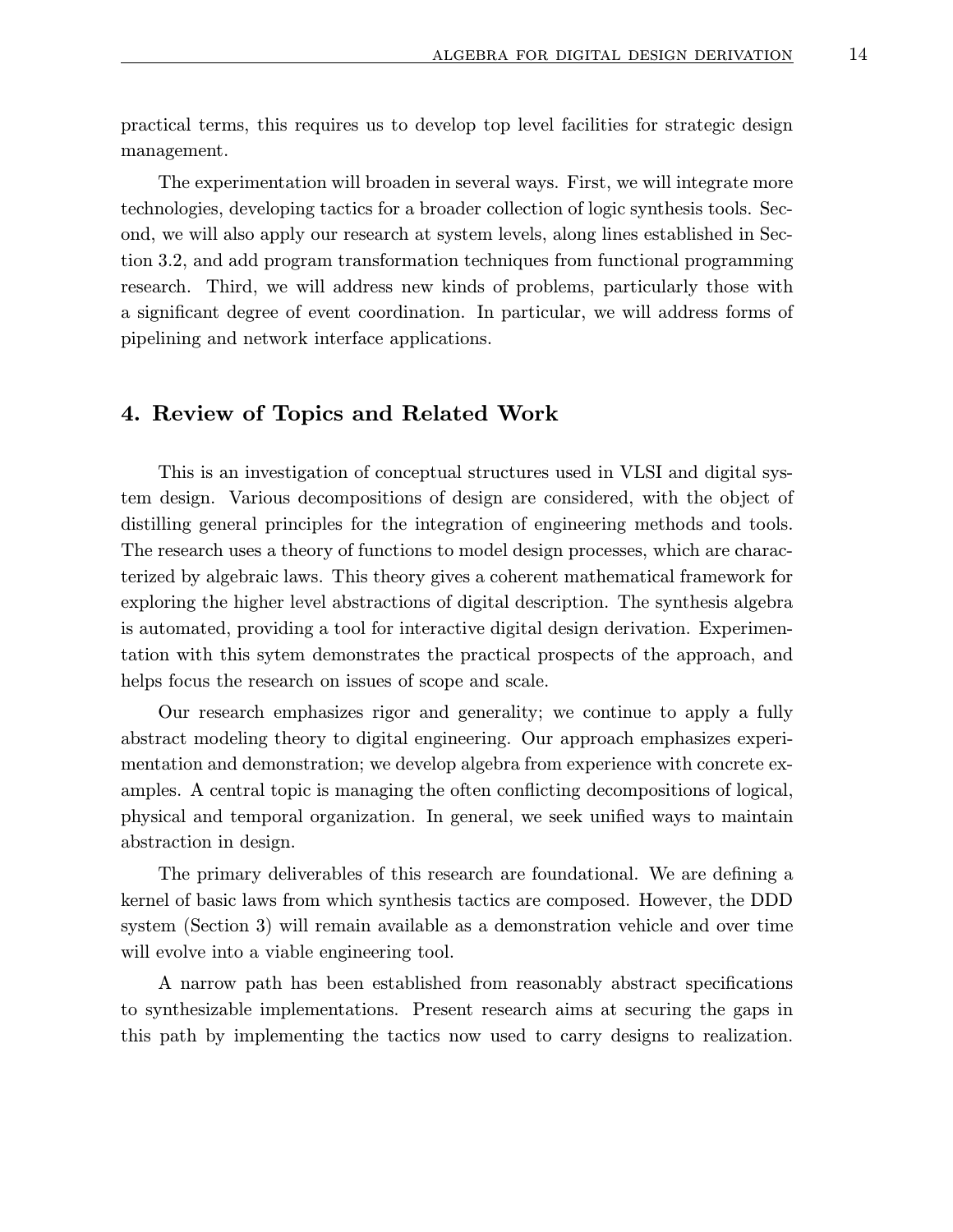We expect to broaden the range of possible target technologies and the spectrum of designs classes considered (Section 2.4). We expect the most progress in the treatment of representation and physical organization. It appears that a subset of Sheeran's Ruby algebra [37] can be used for the task of type incorporation (Section 2.2). Abstractions of temporal organization and process decomposition are certainly needed; it is likely that our research will adopt prior results in this area (Section 2.3). Applicative process oriented languages, such as SBL [38] and HOP [14], are attractive, although temporal logic formalisms, such as SML [4], appear to support better reasoning capability.

The most exciting recent development has been in the relationship between algebraic synthesis and formal verification. The practical prospects for both approaches are improved as ways are found to integrate them. The FM8501 exercise (Section 3.3) demonstrates that a mechanized functional algebra can contribute to mechanically assured correctness. In particular, it was established that DDD could manage the abstractions used by Hunt in his machine descriptions. This particular relationship will be explored further.

# References

- [1] Bickford, Mark and Mandayam Srivas. Hardware Verification using Clio. In M. Leeser and G. Brown (eds.), VLSI Specification, Verification and Synthesis: Mathematical Aspects (Proceedings of Mathematical Sciences Institute work shop, Cornell University, July, 1989), Springer, New York, in preparation.
- [2] Boute, Raymond. Systems Semantics: Principles, Applications and Implementations. ACM Trans. Prog. Lang. and Systems,  $10(1):118-155$  (1988).
- [3] Boyer, C. David, and Steven D. Johnson. Using the Digital Design Derivation System: Case Study of a VLSI Garbage Collector. In J. Darringer and F. Ramming (eds.) Proceedings of the IFIP WG 10.2 Ninth International Symposium on Computer Hardware Description Languages (CHDL-89), Elsevier, Amsterdam, in preperation.
- [4] Browne, Michael C., Edmund M. Clarke, and David L. Dill. Automatic Circuit Verification using Temporal Logic: Two New Examples. In G. Milne and P. Subrahmanyam(eds.) Formal Aspects of VLSI Design, North-Holland, Amsterdam, 1986, 113–124.
- [5] Camposano, Raul. Behavior-preserving Transformations for High-Level Synthesis. in M. Leeser and G. Brown (eds.), VLSI Specification, Verification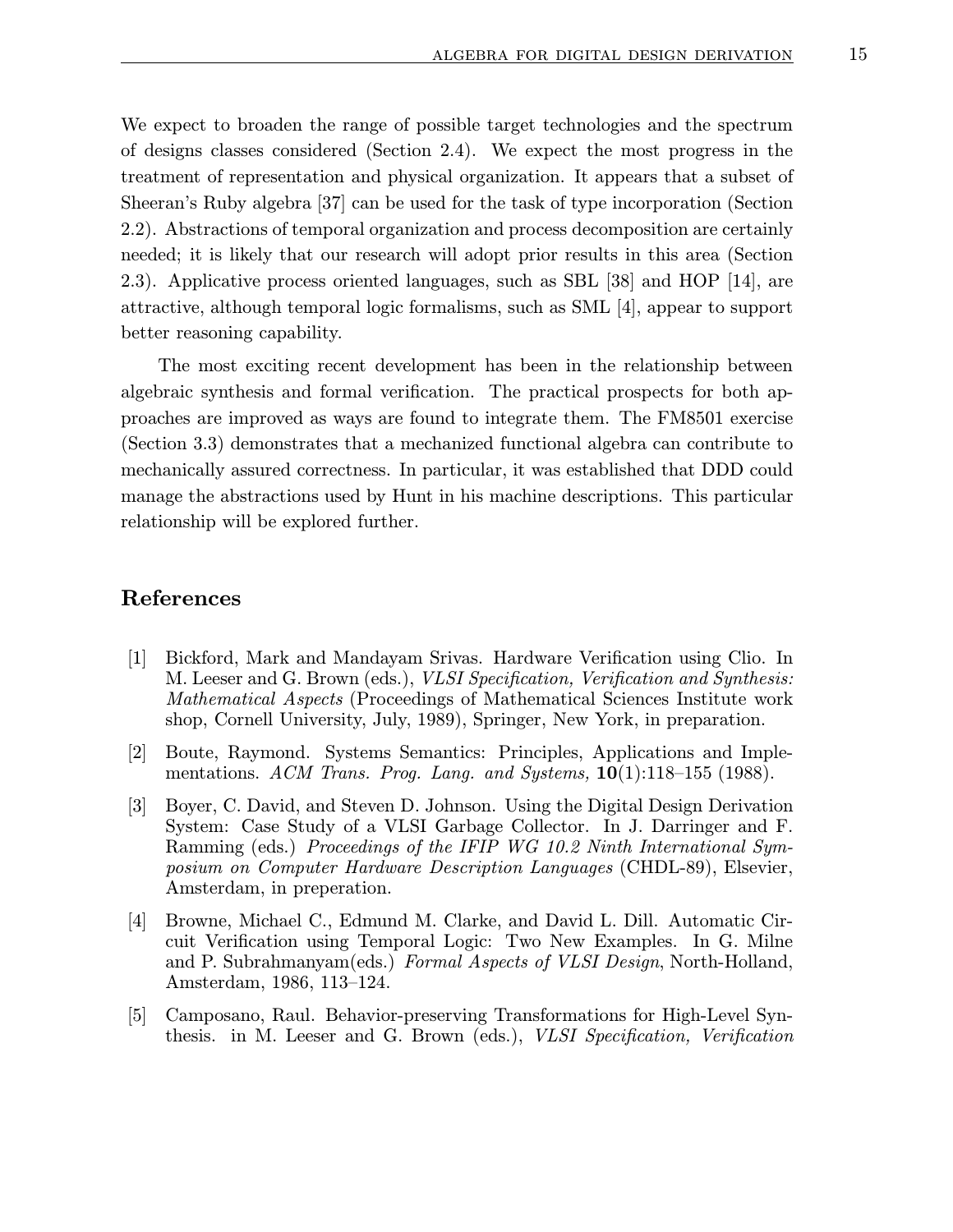and Synthesis: Mathematical Aspects (Proceedings of Mathematical Sciences Institute work shop, Cornell University, July, 1989), Springer, New York, in preparation.

- [6] Camurati, Paolo and Paolo Prinetto. Formal Verification of Hardware Correctness: Introduction and Survey of Current Research. Computer, vol. 21, No. 7, 1988.
- [8] Clinger, William D.. The Scheme 311 Compiler: An Exercise in Denotational Semantics. Conf. Record of the 1984 ACM Symp. on LISP and Functional Programming, Austin, August, 1984, 356–364.
- [7] Cohn, Avra. Correctness Properties of the Viper Block Model: The Second Level. Preliminary papers for the Banff Hardware Verification Workshop, June 1988, proceedings to appear.
- [13] Borriello, G., and E. Detjens. High-Level Synthesis: Current Status and Future Directions. Proc. 25th ACM/IEEE Design Automation Conference, Anaheim, June, 1988.
- [9] Dill, David L.. Trace Theory for Automatic Hierarchical Verification of Speed-Independent Circuits. Ph.D. dissertation, Carnegie-Mellon University, 1988.
- [10] Friedman, Daniel P., et. al.. Programming Languages: Abstraction, Representation, and Implementation. In progress.
- [11] Gajski, Daniel D. (ed). Silicon Compilation. Addison-Wesley, Reading, 1988.
- [12] German Steven M., and Yu Wang. Formal verification of parameterized hardware designs. Proc. IEEE International Conference on Computer Design: VLSI in Computer, 1985.
- [15] Graham, Brian and Graham Birtwistle. Formalising the Design of an SECD Chip. In M. Leeser and G. Brown (eds.), VLSI Specification, Verification and Synthesis: Mathematical Aspects (Proceedings of Mathematical Sciences Institute work shop, Cornell University, July, 1989), Springer, New York, in preparation.
- [14] Gopalakrishnan, Ganesh. Specification and Verification of Pipelined Hardware in HOP. In J. Darringer and F. Ramming (eds.) Proceedings of the IFIP WG 10.2 Ninth International Symposium on Computer Hardware Description Languages (CHDL-89), Elsevier, Amsterdam, in preperation.
- [16] Harman, N.A. and J.V. Tucker. Clocks, Retimings, and the Formal Specification of a UART. In G.J. Milne(ed.) The Fusion of Hardware Design and Verification, North- Holland, Amsterdam, July, 1988, 375–396.
- [17] Henderson, Peter. Functional Programming, Application and Implementation. Prentice-Hall, Englewood Cliffs, NJ, 1980.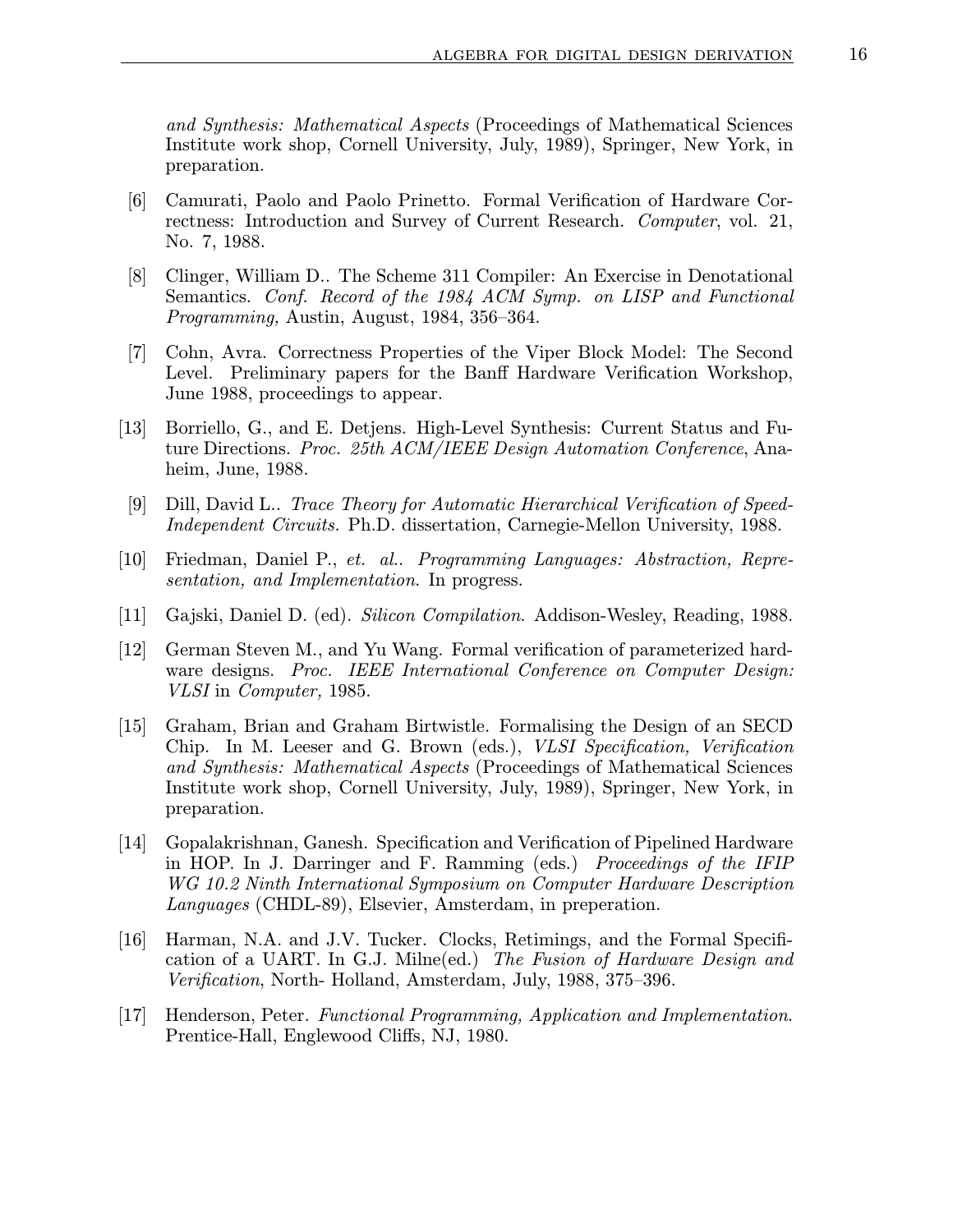- [19] Hill, Fredrick J., and Gerald R. Peterson. Introduction to Switching Theory and Logical Design. John Wiley and Sons, New York, 1981, Third edition.
- [20] Hunt, Warren A., Jr.. FM8501: A Veified Microprocessor. PhD. dissertation, The University of Texas at Austin. Also published as Technical Report 47 (December, 1985) Institute of Computing Science, The University of Texas at Austin, 1985.
- [21] Johnson, Steven D.. Circuits and Systems: Implementing Communication with Streams. Proc. 10th IMACS World Congress on Systems Simulation and Scientific Computation, vol. 5, eds. W.F. Ames and R. Vichnevetsky, Motreal, August, 1982.
- [22] Johnson, Steven D.. Synthesis of Digital Designs from Recursion Equations. The MIT Press, Cambridge, 1984.
- [23] Johnson, Steven D.. Applicative Programming and Digital Design. Proc. Eleventh Annual ACM SIGACT-SIGPLAN Symposium on Principles of Programming Languages (1984), 218–227.
- [24] Johnson, Steven D.. Digital Design in a Functional Calculus. In G. Milne and P. Subrahmanyam(eds.) Formal Aspects of VLSI Design, North-Holland, Amsterdam, 1986, 153–178.
- [25] Johnson, Steven D.. Manipulating logical organization with system factorizations. In M. Leeser and G. Brown (eds.), VLSI Specification, Verification and Synthesis: Mathematical Aspects (Proceedings of Mathematical Sciences Institute work shop, Cornell University, July, 1989), Springer, New York, in preparation.
- [26] Johnson, Steven D. and Bhaskar Bose. A system for digital design derivation. Submitted abstract.
- [27] Johnson, Steven D., Bhaskar Bose, and C. David Boyer. A Tactical Framework for Digital Design. In G. Birtwistle and P.A. Subrahmanyam (eds.) VLSI Specification, Verification and Synthesis, Kluwer Academic Publishers, Boston, 1988, 349–383.
- [28] Johnson, Steven D. and C. David Boyer. Modelling Transistors Applicatively. In G.J. Milne(ed.) The Fusion of Hardware Design and Verification, North-Holland, Amsterdam, July, 1988, 77–98.
- [29] Johnson, Steven D., Robert M. Wehrmeister and Bhaskar Bose. On the Interplay of Synthesis and Verification: Experiments with the FM8501 Processor Description. Submitted for publication.
- [30] Joyce, Jeffrey J.. Multi-Level Verification of a Simple Microprocessor. Progress Report, Computer Laboratory, University of Cambridge.